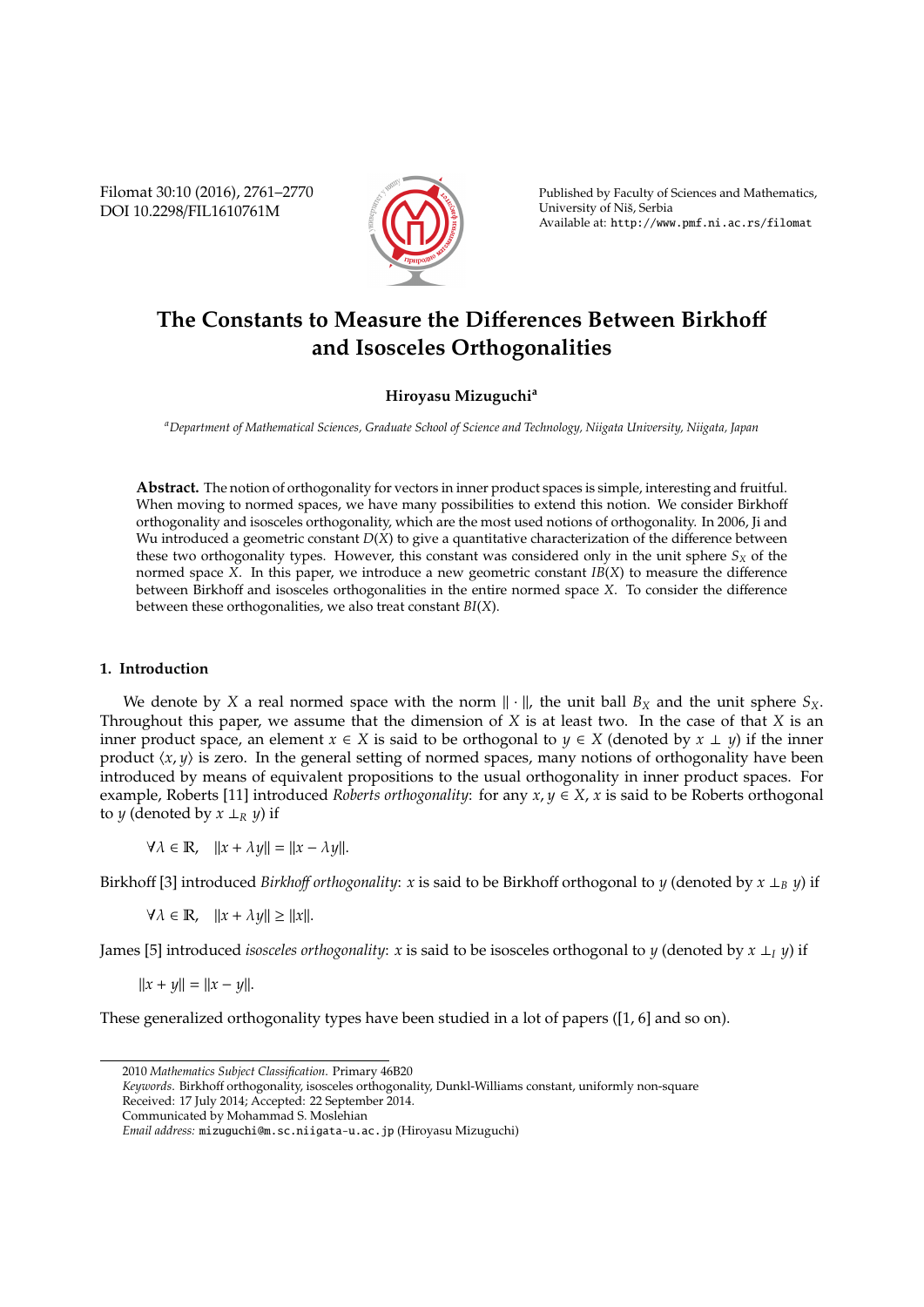Recently, quantitative studies of the difference between two orthogonality types have been performed:

$$
D(X) = \inf \left\{ \inf_{\lambda \in \mathbb{R}} ||x + \lambda y|| : x, y \in S_X, x \perp_I y \right\},
$$
  
\n
$$
D'(X) = \sup \{ ||x + y|| - ||x - y|| : x, y \in S_X, x \perp_B y \},
$$
  
\n
$$
NH_X = \sup_{\alpha > 0} \left\{ \frac{||x + \alpha y|| - ||x - \alpha y||}{\alpha} : x, y \in S_X, x \perp_I y \right\},
$$
  
\n
$$
BR(X) = \sup_{\alpha > 0} \left\{ \frac{||x + \alpha y|| - ||x - \alpha y||}{\alpha} : x, y \in S_X, x \perp_B y \right\}
$$

(see [4, 7, 10]). We note that these suprema and infima are considered only in the unit sphere *SX*.

Take arbitrary nonzero elements  $x, y \in X$  with  $x \perp_B y$ . Since Birkhoff orthogonality is homogeneous, we have  $\frac{x}{\|x\|} \perp_B \frac{y}{\|y\|}$  and hence

$$
\frac{||x+y|| - ||x-y||}{||y||} = \frac{\left|\frac{x}{||x||} + \frac{||y||}{||x||} \frac{y}{||y||}\right| - \left|\frac{x}{||x||} - \frac{||y||}{||x||} \frac{y}{||y||}\right|}{\frac{||y||}{||x||}} \leq BR(X)
$$

Thus, we obtain

$$
BR(X) = \sup \left\{ \frac{||x + y|| - ||x - y||}{||y||} : x, y \in X, x, y \neq 0, x \perp_B y \right\}
$$

and so, in a certain sense, the constant *BR*(*X*) measures the difference between Birkhoff orthogonality and isosceles orthogonality in the entire space *X*.

In this paper, we consider two constant *BI*(*X*) and *IB*(*X*) to measure the difference between these two orthogonalities in the entire space *X*:

$$
BI(X) = \sup \left\{ \frac{||x + y|| - ||x - y||}{||x||} : x, y \in X, x, y \neq 0, x \perp_B y \right\},\
$$
  

$$
IB(X) = \inf \left\{ \frac{\inf_{\lambda \in \mathbb{R}} ||x + \lambda y||}{||x||} : x, y \in X, x, y \neq 0, x \perp_I y \right\}.
$$

We note that, the Birkhoff orthogonality is not symmetric, that is,  $x \perp_B y$  does not necessarily imply  $y \perp_B x$ and hence the constants *BI*(*X*) and *BR*(*X*) are different from each other. In addition, one can easily see that  $IB(X) \leq D(X)$ .

#### **2. The Properties of the Constant** *BI***(***X***)**

For the constant *BR*(*X*), one can have

$$
BR(X) = \sup \left\{ \frac{||x + y|| - ||x - y||}{||y||} : x, y \in X, x, y \neq 0, x \perp_B y \right\}.
$$

Moreover, in the paper [10], it is noted that *BR*(*X*) is reformulated as

$$
BR(X) = \sup_{\alpha > 0} \{ ||\alpha x + y|| - ||\alpha x - y|| : x, y \in S_X, x \perp_B y \}.
$$

Suppose that an element  $x \in S_X$  is Birkhoff orthogonal to another element  $y \in S_X$ . Then, from the definition, we have  $||x + \lambda y|| \ge 1$  for all  $\lambda \in \mathbb{R}$ . However, it is known that  $x \perp_B y$  does not necessarily imply  $y \perp_B x$ , and hence the norms  $\|ax \pm y\|$  are not necessarily greater than 1. Thus, we consider the constant *BI*(*X*) defined in the above section. One has  $BI(X) = \sup_{\alpha>0} \{ ||x + \alpha y|| - ||x - \alpha y|| : x, y \in S_X, x \perp_B y \}$ . First we obtain the following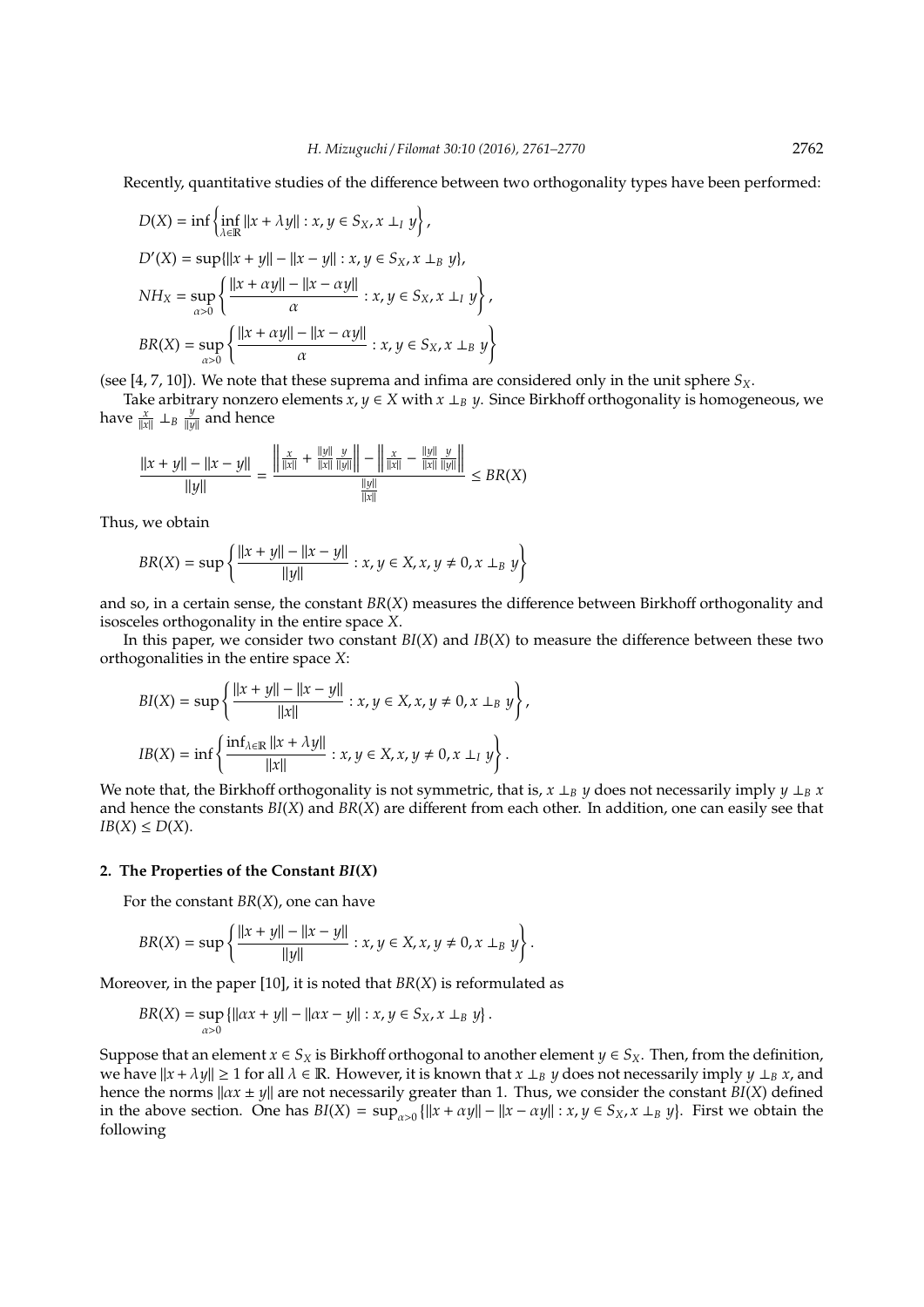**Proposition 2.1.** *Let X be a normed space. Then* 0 ≤ *BI*(*X*) ≤ 2 *and BI*(*X*) = 0 *if and only if X is an inner product space.*

*Proof.* It is trivial that  $0 \leq B I(X)$ . Take arbitrary  $x, y \in S_X$  with  $x \perp_B y$ . From the definition of Birkhoff orthogonality and the triangle inequality, one has

 $\max\{1, |1 - \lambda|\} \leq ||x + \lambda y|| \leq 1 + |\lambda|$ 

for all  $\lambda \in \mathbb{R}$ . If  $0 < \alpha < 2$ , then we have

 $||x + \alpha y|| - ||x - \alpha y|| \le 1 + \alpha - 1 = \alpha < 2.$ 

On the other hand, when  $2 \le \alpha$  we have

 $||x + \alpha y|| - ||x - \alpha y|| \le 1 + \alpha - (\alpha - 1) = 2.$ 

Hence we obtain  $BI(X) \leq 2$ .

Suppose that  $BI(X) = 0$ . Then for each pair of elements *x*, *y* with  $x \perp_B y$ , one has  $x \perp_I y$ . This is a characteristic property of an inner product space [2, page33–34] . Conversely, if *X* is an inner product space, then both Birkhoff and isosceles orthogonalities coincide with the usual orthogonality defined by inner product. Thus, we obtain  $BI(X) = 0$ .  $\Box$ 

We consider the condition of *BI*(*X*) = 2.

**Example 2.2.** *Let*  $X = (\mathbb{R}^2, ||\cdot||_{\infty})$ *. Then BI*(*X*) = 2*.* 

*Proof.* Let  $x = (1, 1)$  and  $y = (1, 0)$ . Then we have  $x, y \in S_X$  and  $x \perp_B y$ . We note that  $y \perp_B x$ . For a real number  $\alpha$  with  $\alpha \geq 2$ , one has

 $||x + \alpha y|| - ||x - \alpha y|| = 1 + \alpha - (\alpha - 1) = 2.$ 

We obtain *BI*(*X*)  $\geq$  2 and hence *BI*(*X*) = 2.  $\Box$ 

One can also obtain a uniformly non-square space in which  $BI(X) = 2$ . A normed space *X* said to be uniformly non-square if there exits  $\delta > 0$  such that  $||x + y|| > 2(1 - \delta)$  and  $||x|| = ||y|| = 1$  imply  $||x - y|| < 2(1 - \delta)$ 

**Example 2.3.** *Let X be a Banach space on*  $\mathbb{R}^2$  *whose unit circle is the polygon with*  $x = (1, 1)$ *, y* =  $(0, 1)$ *, z* =  $(-1, 1/2)$ *and*  $-x$ ,  $-y$ ,  $-z$  *as vertices. Then*  $BI(X) = 2$ *.* 

*Proof.* Let  $w = (1, 0)$ . Then we have  $w \in S_X$  and  $x \perp_B w$ . For a real number  $\alpha$  with  $\alpha \geq 3$ , one has

 $||x + \alpha w|| - ||x - \alpha w|| = 1 + \alpha - (\alpha - 1) = 2.$ 

Thus, as in the above example, we obtain  $BI(X) = 2$ .

**Theorem 2.4.** Let X be a normed space. Then the upper bound 2 of BI(X) is attained by a practical pair of  $S_X$  and a *practical positive number if and only if there exist elements*  $x, y \in S_X$  *and real number*  $t_0 \in [1/2, 1)$  *satisfying*  $x \perp_B y$ *,*  $[x, y]$  ⊂ *S*<sub>*X*</sub> *and*  $x$  ⊥<sub>*B*</sub> (1 − *t*<sub>0</sub>) $x$  + *t*<sub>0</sub> $y$ *.* 

*Proof.* Suppose that there exist  $x, y \in S_X$  and  $\alpha > 0$  such that  $x \perp_B y$  and  $||x + \alpha y|| - ||x - \alpha y|| = 2$ . Then from the inequality

 $2 = ||x + \alpha y|| - ||x - \alpha y|| \le 1 + \alpha - |1 - \alpha| \le 2$ ,

one has  $\alpha \ge 2$ ,  $||x + \alpha y|| = 1 + \alpha$  and  $||x - \alpha y|| = \alpha - 1$ . Letting  $w = (\alpha y - x)/(\alpha - 1)$ , we have  $w \in S_x$  and

$$
y = \left(1 - \frac{\alpha - 1}{\alpha}\right)x + \frac{\alpha - 1}{\alpha}w.
$$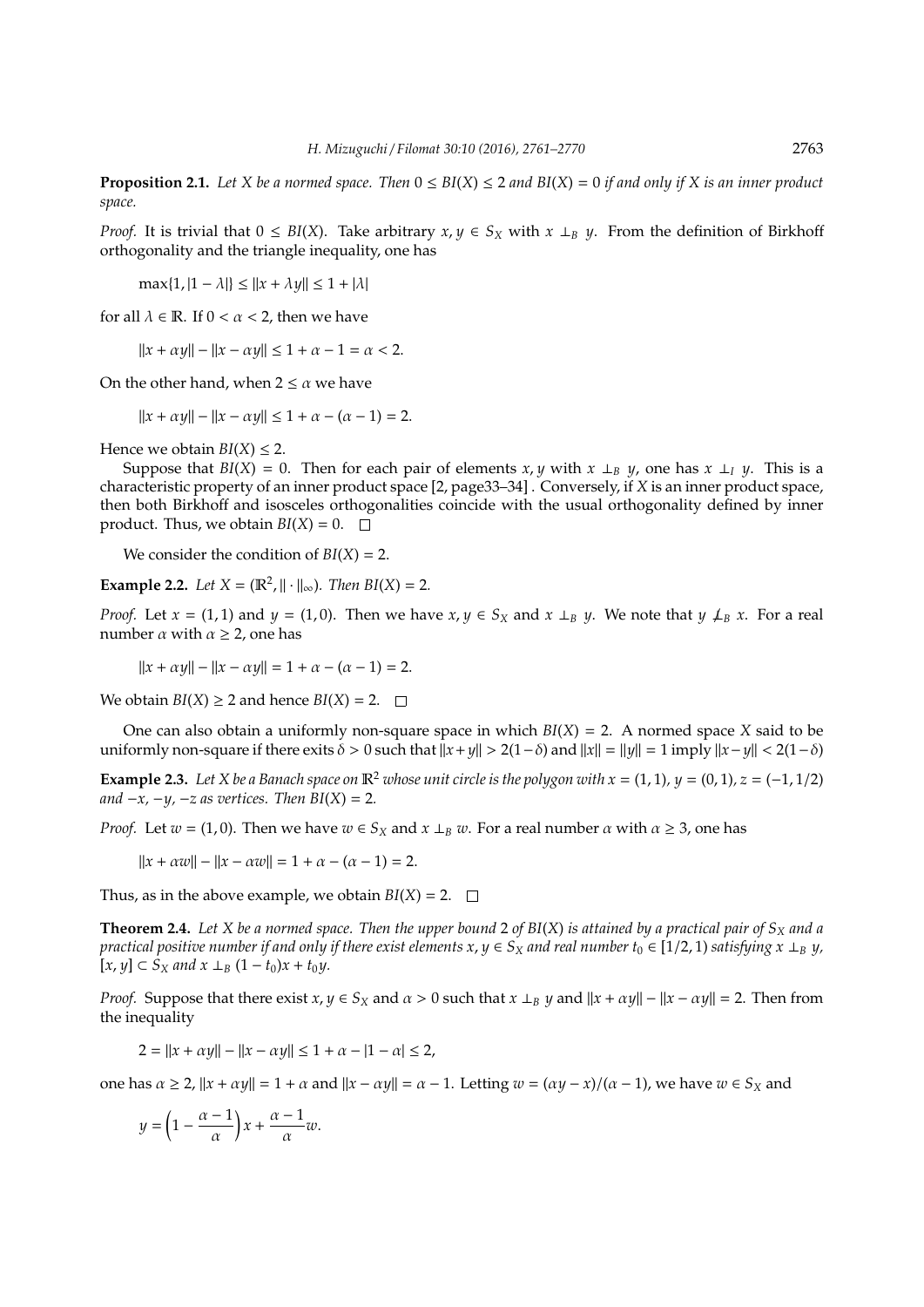Since  $y \in S_X$ , we have  $[x, w] \subset S_X$ .

For any nonnegative number  $\lambda$  we have

$$
||x + \lambda w|| = (1 + \lambda) \left\| \frac{x + \lambda w}{1 + \lambda} \right\| = 1 + \lambda \ge 1.
$$

If  $\lambda$  < 0, then

$$
||x + \lambda w|| = \left||x + \lambda \frac{\alpha y - x}{\alpha - 1}\right|| = \left||\frac{\alpha - 1 - \lambda}{\alpha - 1}x + \frac{\lambda \alpha}{\alpha - 1}y\right|| \ge \frac{\alpha - 1 - \lambda}{\alpha - 1} > 1.
$$

Thus we also obtain  $x \perp_B w$ .

Conversely, let there exist elements  $x, y \in S_X$  and a real number  $t_0 \in [1/2, 1)$  satisfying  $x \perp_B y$ ,  $[x, y] \subset S_X$ and  $x \perp_B (1-t_0)x + t_0y$ . Putting  $z = (1-t_0)x + t_0y$ , from the assumption, one has  $z \in S_X$  and  $x \perp_B z$ . For any  $\alpha > 0$ , we have

$$
||x + \alpha z|| = (1 + \alpha) \left\| \frac{x + \alpha z}{1 + \alpha} \right\| = 1 + \alpha.
$$

On the other hand, letting  $\alpha_0 = 1/(1 - t_0)$ , one can see that  $\alpha_0 \geq 2$  and that

$$
x - \alpha_0 z = x - \frac{1}{1 - t_0} \left\{ (1 - t_0)x + t_0 y \right\} = -(\alpha_0 - 1)y.
$$

Thus we obtain

$$
||x + \alpha_0 z|| - ||x - \alpha_0 z|| = 1 + \alpha_0 - (\alpha_0 - 1) = 2
$$

and hence the upper bound 2 of *BI*(*X*) is attained by elements *x*, *z* and the number  $\alpha_0$ .  $\square$ 

**Remark 2.5.** *Even if we connect with a parabola between the points x and z in* Example 2.3*, then we obtain that*  $BI(X) = 2$  *is attained by x, w and*  $\alpha \geq 3$ . Thus, the element  $x \in S_X$  *in the above theorem is not necessarily the common endpoint of two segment lines contained in S<sup>X</sup>* (*cf.* [7, Theorem 2] and [10, Theorem 2.2])*.*

## **3. The Properties of the Constant** *IB***(***X***) and Some Other Constants**

To consider the difference between Birkhoff and isosceles orthogonalities, the following results obtained by James in [5] are important.

- **Proposition 3.1** ([5]). (i) *If*  $x \neq 0$  *and y are isosceles orthogonal elements in a normed space, then*  $||x + ky|| > \frac{1}{2}||x||$ *for all k.*
	- (ii) *If*  $x$  (≠ 0) and  $y$  are isosceles orthogonal elements in a normed space, and  $||y|| ≤ ||x||$ , then  $||x+ky|| ≥ 2(\sqrt{2}-1)||x||$ *for all k.*

**Theorem 3.2.** Let X be a normed space. Then  $1/2 \le IB(X) \le 1$  and  $IB(X) = 1$  if and only if X is an inner product *space.*

*Proof.* For all  $x, y \in X$  with  $x \perp y$ , we apparently have  $\inf_{\lambda \in \mathbb{R}} ||x + \lambda y|| \le ||x||$ . Hence we obtain  $IB(X) \le 1$ . On the other hand, from Proposition 3.1 (i), we obtain  $1/2 \leq IB(X)$ .

Under the condition  $IB(X) = 1$ , for all  $x, y \in X$  with  $x \perp y$ , we always have  $\inf_{\lambda \in \mathbb{R}} ||x + \lambda y|| = ||x||$ , that is, isosceles orthogonality implies Birkhoff orthogonality. Thus from [2, page33–34], *X* is an inner product space. Because those two orthogonalities coincide in inner product spaces, the converse is also true.  $\Box$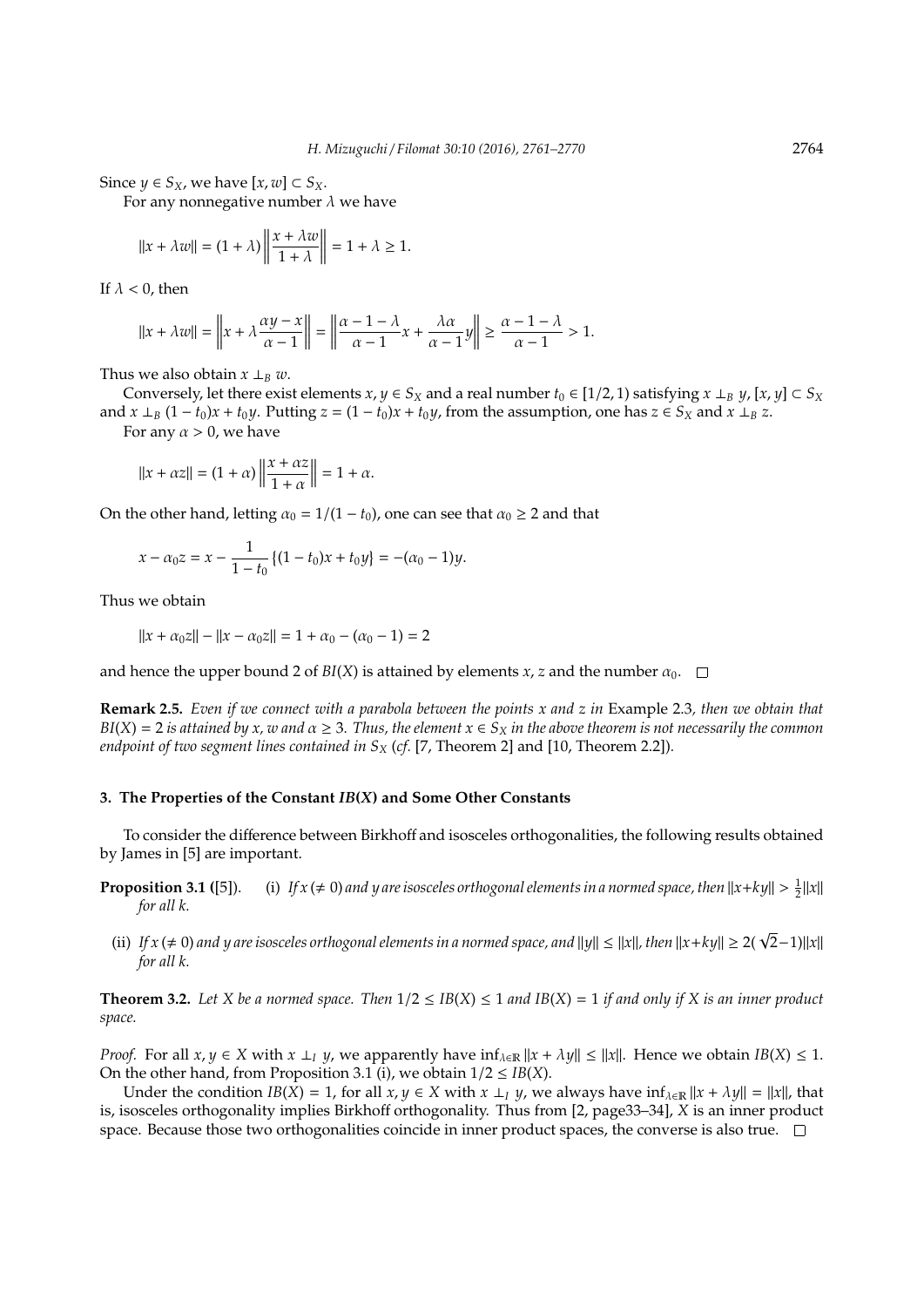The upper bound of  $D(X)$  is also 1, and  $D(X) = 1$  characterize the inner product spaces, too. On the The upper bound of *D*(*X*) is also 1, and *D*(*X*) = 1 characterize the inner product spaces, too. On the other hand, by Proposition 3.1 (ii), the lower bound of *D*(*X*) is  $2(\sqrt{2} - 1)$ . If *D*(*X*) > 2( $\sqrt{2} - 1$ ), the other hand, by Proposition 3.1 (ii), the lower bound of *D*(*X*) is 2( **V**2 − 1). If *D*(*X*) > 2( **V**2 − 1), then *X* uniformly non-square. However, uniform non-squareness does not imply *D*(*X*) > 2( **V**2 − 1) (see [7,

We consider the condition of that *IB*(*X*) attains the lower bound 1/2. From [5, Example 4.1], we obtain that  $IB(X) = 1/2$  when  $X = (\mathbb{R}^2, || \cdot ||_{\infty})$ .

**Example 3.3** ([5, Example 4.1]). *Let*  $X = (\mathbb{R}^2, ||\cdot||_{\infty})$ *. Then*  $IB(X) = 1/2$ *.* 

*Proof.* Let  $x = (1,0)$  and  $y_n = (n-1,n)$ . Then  $x + y_n = (n, n)$  and  $x - y_n = (2 - n, -n)$ . If  $n \ge 1$ , then we have  $||x + y_n||_{\infty} = ||x - y_n||_{\infty} = n$  and hence  $x \perp_{I} y_n$ .

Moreover, we have

$$
x - \frac{1}{2n}y_n = \left(\frac{n+1}{2n}, -\frac{1}{2}\right)
$$
 and  $\left\|x - \frac{1}{2n}y_n\right\|_{\infty} = \frac{n+1}{2n}.$ 

Thus we obtain  $IB(X) \leq (n+1)/2n$  for all  $n \in \mathbb{N}$  and hence  $IB(X) = 1/2$ 

We obtain  $IB(X) = 1/2$  also in the space  $X = (\mathbb{R}^2, ||\cdot||_1)$ .

**Example 3.4.** *Let*  $X = (\mathbb{R}^2, ||\cdot||_1)$ *. Then*  $IB(X) = 1/2$ *.* 

*Proof.* Let *x* = (1, −1) and *y<sub>n</sub>* = (1, 2*n* − 1). Then *x* + *y<sub>n</sub>* = (2, 2*n* − 2) and *x* − *y<sub>n</sub>* = (0, −2*n*). If *n* ≥ 1, then we have  $||x + y_n||_1 = ||x - y_n||_1 = 2n$  and hence  $x \perp_l y_n$ .

In this situation, one has

$$
x + \frac{1}{2n-1}y_n = \left(\frac{2n}{2n-1}, 0\right) \text{ and } \left\|x + \frac{1}{2n-1}y_n\right\|_1 = \frac{2n}{2n-1}.
$$

Thus we have

$$
\frac{\left\|x + \frac{1}{2n-1}y_n\right\|_1}{\|x\|_1} = \frac{n}{2n-1}
$$

and hence *IB*(*X*) ≤ *n*/(2*n* − 1) for all *n* ∈ **N**. Therefore we obtain *IB*(*X*) = 1/2. □

Let *T* be a operator from  $(\mathbb{R}^2, \|\cdot\|_1)$  onto  $(\mathbb{R}^2, \|\cdot\|_\infty)$  defined by  $T(x_1, x_2) = (x_1 - x_2, x_1 + x_2)$ . Then the operator *T* is a linear isometry. From this fact, one can have Example 3.4, too. However, the above fundamental proof helps us to obtain a proposition in section 4.

We show that  $IB(X) > 1/2$  if and only if the space *X* is uniformly non-square. To do this, we need to recall the Dunkl-Williams constant defined in [8]:

$$
DW(X) = \sup \left\{ \frac{||x|| + ||y||}{||x - y||} \middle\| \frac{x}{||x||} - \frac{y}{||y||} \middle\| : x, y \in X, x, y \neq 0, x \neq y \right\}
$$

$$
= \sup \left\{ \frac{||u + v||}{||(1 - t)u + tv||} : u, v \in S_X, 0 \leq t \leq 1 \right\}.
$$

For any normed space *X*, we have  $2 \leq DW(X) \leq 4$ . It is known that a normed space *X* is uniformly non-square if and only if  $DW(X) < 4$ . In [9], a calculation method of this constant can be found.

We shall prove an equality concerning the constants *IB*(*X*) and *DW*(*X*). We note that for nonzero  $x, y \in X$ , the function  $\lambda \mapsto ||x + \lambda y||$  is continuous and so there exists a real number  $\lambda_0$  such that  $||x + \lambda_0 y|| =$  $\inf_{\lambda \in \mathbb{R}} ||x + \lambda y||.$ 

**Theorem 3.5.** *For any normed space X,*  $IB(X)DW(X) = 2$ *.*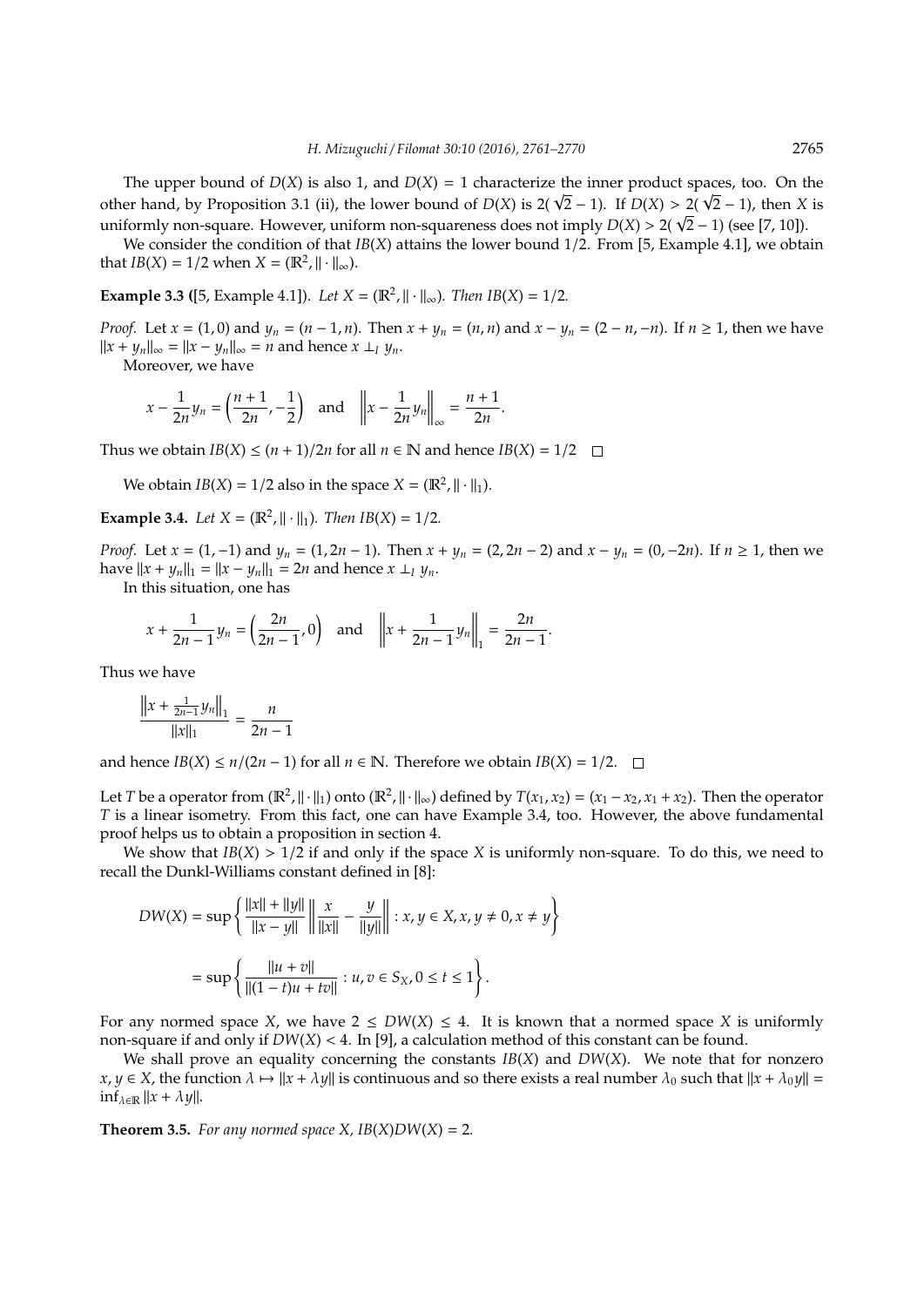*Proof.* Take arbitrary nonzero elements  $x, y \in X$  with  $x \perp y$ . Then there exist a number  $\lambda_0 \in [-1, 1]$  such that  $||x + \lambda_0 y|| = \inf_{\lambda \in \mathbb{R}} ||x + \lambda y||$ . We may assume that  $\lambda_0 \in [0, 1]$ . Let

$$
u = \frac{x + y}{\|x + y\|}, \quad v = \frac{x - y}{\|x - y\|}, \text{ and } t_0 = \frac{1 - \lambda_0}{2}.
$$

Then from  $||x + y|| = ||x - y||$ , we have

$$
(1-t_0)u + t_0v = \frac{(1+\lambda_0)(x+y)}{2||x+y||} + \frac{(1-\lambda_0)(x-y)}{2||x-y||} = \frac{x+\lambda_0y}{||x+y||}
$$

and hence

$$
\frac{||x+\lambda_0y||}{||x||} = 2\frac{||x+y||}{||2x||} \cdot \frac{||x+\lambda_0y||}{||x+y||} = 2\frac{||(1-t_0)u+t_0v||}{||u+v||} \ge \frac{2}{DW(X)}.
$$

Thus we obtain  $IB(X)DW(X) \geq 2$ .

Take any *u*, *v* ∈ *S*<sub>*X*</sub> with *u* + *v*  $\neq$  0. Then we have *u* + *v* ⊥*<sub>I</sub> u* − *v*. On the other hand, we have a real number *t*<sub>1</sub> ∈ [0, 1] such that  $||(1 - t_1)u + t_1v|| = \min_{t \in [0,1]}||(1 - t)u + tv||$ . We may assume that *t*<sub>1</sub> ∈ [0, 1/2]. Letting  $\lambda_1 = 1 - 2t_1$ , we have

$$
u + v + \lambda_1(u - v) = (1 + \lambda_1)u + (1 - \lambda_1)v = 2\{(1 - t_1)u + t_1v\}.
$$

Hence, from the fact that  $u + v$  is isosceles orthogonal to  $u - v$ , we have

$$
\frac{||u + v||}{||(1 - t_1)u + t_1v||} = 2\frac{||u + v||}{||u + v + \lambda_1(u - v)||} \le \frac{2}{IB(X)}.
$$

Thus, we have  $IB(X)DW(X) \leq 2$ .

Therefore we obtain  $IB(X)DW(X) = 2$ .  $\square$ 

From this theorem, we have the following

**Corollary 3.6.** *A normed space X is uniformly non-square if and only if*  $IB(X) > 1/2$ *.* 

In addition, one has that in a certain sense the Dunkl-Williams constant measures the difference between Birkhoff and Isosceles orthogonalities, too.

Now we recall the definitions of *D*(*X*) and *IB*(*X*):

$$
D(X) = \inf \left\{ \inf_{\lambda \in \mathbb{R}} ||x + \lambda y|| : x, y \in S_X, x \perp I, y \right\},
$$
  
\n
$$
IB(X) = \inf \left\{ \frac{\inf_{\lambda \in \mathbb{R}} ||x + \lambda y||}{||x||} : x, y \in X, x \neq 0, x \perp I, y \right\} = \inf \left\{ \inf_{\lambda \in \mathbb{R}} ||x + \lambda y|| : x \in S_X, y \in X, x \perp I, y \right\}.
$$

On the other hand, from Proposition 3.1 (ii), we have that, if  $x \neq 0$ ) and  $\gamma$  are isosceles orthogonal On the other hand, from Proposition 3.1 (ii), we have that, if *x* (≠ 0) and *y* are isosceles orthogonal elements in a normed space, and  $||y|| \le ||x||$ , then  $||x + ky|| \ge 2(\sqrt{2} - 1) ||x||$  for all *k*. Thus, it is natural for us to consider the following constant:

$$
IB'(X) = \inf \left\{ \frac{\inf_{\lambda \in \mathbb{R}} ||x + \lambda y||}{||x||} : x, y \in X, x, y \neq 0, ||y|| \le ||x||, x \perp I, y \right\}
$$
  
=  $\inf \left\{ \inf_{\lambda \in \mathbb{R}} ||x + \lambda y|| : x \in S_X, y \in B_X, x \perp I, y \right\}.$ 

From the definitions, we clearly have  $IB(X) \le IB'(X) \le D(X)$  for any normed space *X*. In addition, we easily obtain the following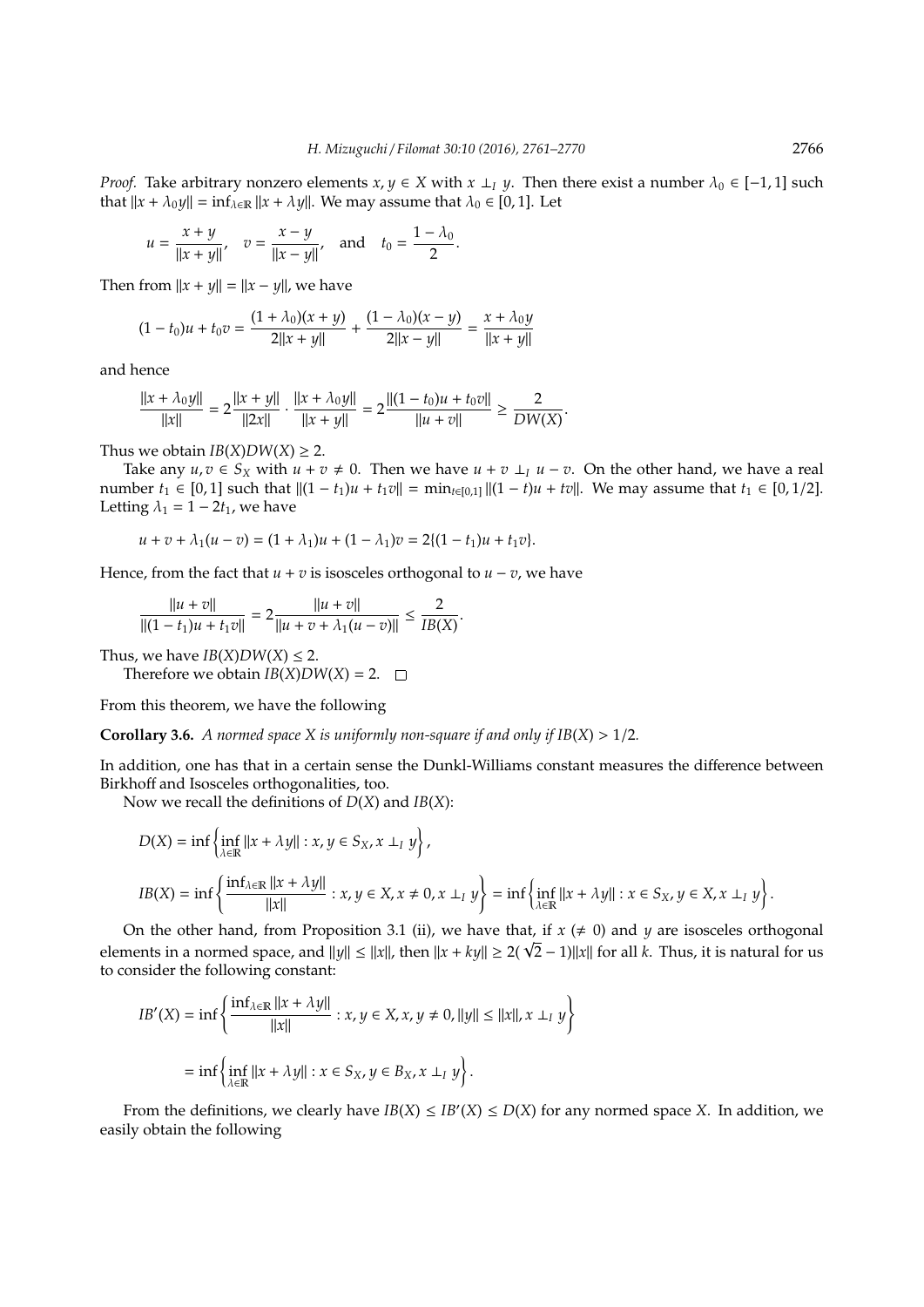**Proposition 3.7.** *Let X be a normed linear space. Then*

- (i)  $2(\sqrt{2}-1) \le IB'(X) \le 1$ .
- (ii)  $IB'(X) = 1$  *if and only if*  $X$  *is an inner product space.*
- (iii)  $IB'(X)$  does not necessarily coincide with  $IB(X)$ .

*Proof.* From Proposition 3.1 (ii), the assertion (i) is clear.

(ii) If *X* is an inner product space, then Birkhoff and isosceles orthogonalities coincide with each other. Hence we have  $IB'(X) = 1$ . Conversely, we suppose that  $IB'(X) = 1$ . Then we have

 $1 = IB'(X) \le D(X) \le 1$ 

and so  $D(X) = 1$ . Hence the space *X* is an inner product space (cf. [7]).

(iii) Suppose that a normed space *X* is not uniformly non-square. Then we have  $IB(X) = 1/2$ . On the other hand, from

$$
2(\sqrt{2}-1) \le IB'(X) \le D(X) = 2(\sqrt{2}-1),
$$

one has  $IB'(X) = 2(\sqrt{2} - 1)$ . Thus we obtain  $IB(X) < IB'(X)$ .

From Theorem 3.5, one has

$$
IB(X) = 2 \inf \left\{ \frac{\|(1-t)u + tv\|}{\|u + v\|} : u, v \in S_X, 0 \le t \le 1 \right\}.
$$

Following the proof of Theorem 3.5, we obtain similar results on  $D(X)$  and  $IB'(X)$ :

**Proposition 3.8.** *Let X be a normed linear space. Then*

$$
D(X) = 2 \inf \left\{ \frac{\|(1-t)u + tv\|}{\|u + v\|} : u, v \in S_X, u \perp_I v, 0 \le t \le 1 \right\}
$$

*and*

$$
IB'(X) = 2 \inf \left\{ \frac{\|(1-t)u + tv\|}{\|u + v\|} : u, v \in S_X, \|u + v\| \ge \|u - v\|, 0 \le t \le 1 \right\}.
$$

We already have that the constants  $IB'(X)$  and  $D(X)$  do not necessarily coincide with  $IB(X)$ . Thus we have the following

**Corollary 3.9.** *For a normed space X, the Dunkl-Williams constant*

$$
DW(X) = \sup \left\{ \frac{\|u + v\|}{\|(1 - t)u + tv\|} : u, v \in S_X, 0 \le t \le 1 \right\}
$$

*does not necessarily coincide with the suprema*

$$
\sup \left\{ \frac{\|u+v\|}{\|(1-t)u+tv\|} : u, v \in S_X, u \perp_l v, 0 \le t \le 1 \right\}
$$

*and*

$$
\sup \left\{ \frac{\|u+v\|}{\|(1-t)u+tv\|} : u,v \in S_X, \|u+v\| \ge \|u-v\|, 0 \le t \le 1 \right\}.
$$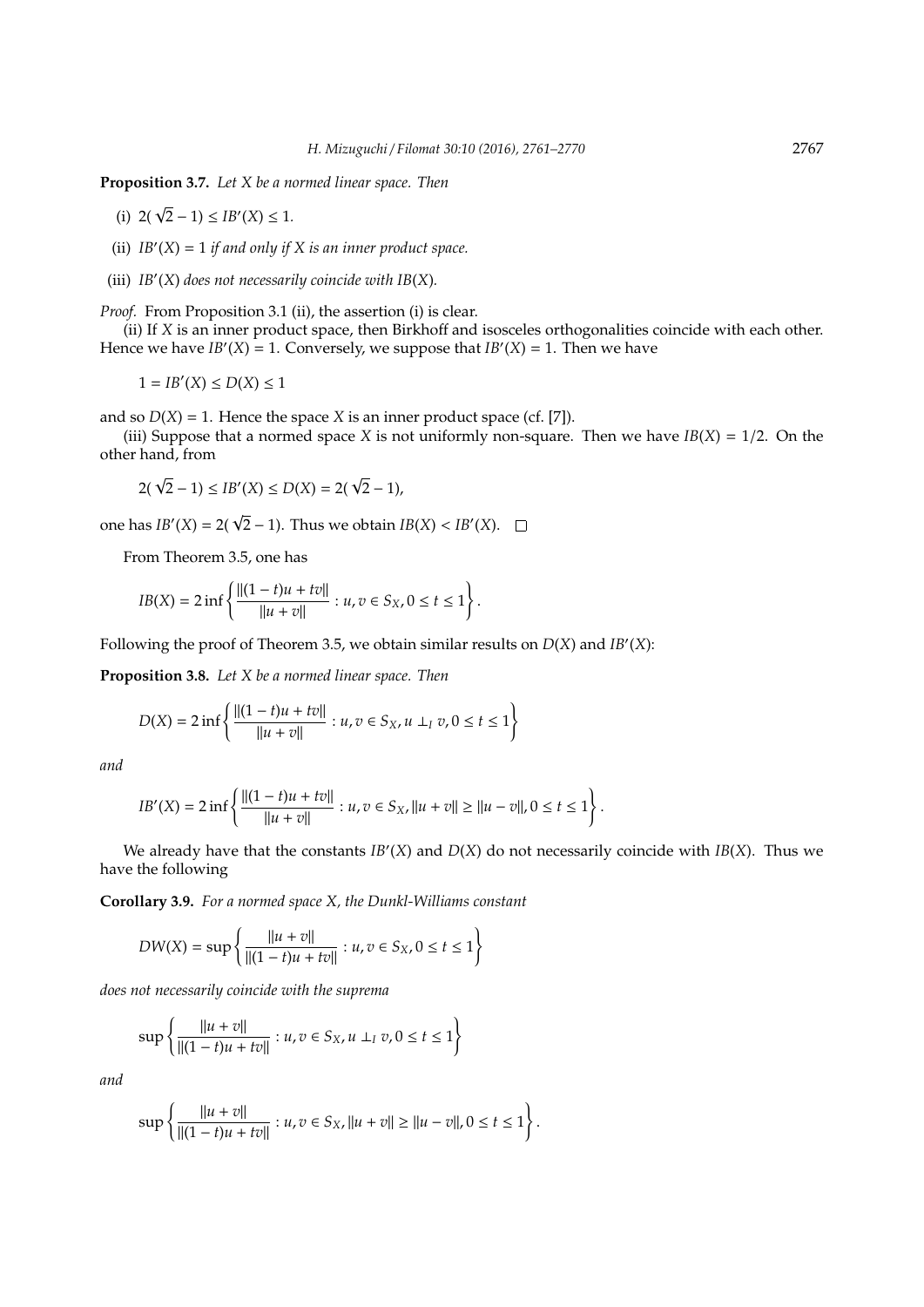## **4. The Constant** *IB***(***X***) of Some Day-James Spaces**

By following Example 3.3, we consider  $IB(\ell_{\infty}-\ell_p)$  of the Day-James space  $\ell_{\infty}-\ell_p$ . The Day-James space  $\ell_{\infty}$ - $\ell_p$  for 1 ≤ *p* ≤ ∞ is defined as  $\mathbb{R}^2$  with the norm

$$
\| (x_1, x_2) \|_{\infty, p} = \begin{cases} \| (x_1, x_2) \|_{\infty} & \text{if } x_1 x_2 \ge 0, \\ \| (x_1, x_2) \|_{p} & \text{if } x_1 x_2 \le 0. \end{cases}
$$

If  $p = 2$ , then from [9, Theorem 4.10], we have that the Dunkl-Williams constant of  $\ell_2\text{-}\ell_\infty$  is equal to 2  $\sqrt{2}$ . Hence, by Theorem 3.5, we have the following

**Corollary 4.1.**  $IB(\ell_{\infty} - \ell_2) = IB(\ell_2 - \ell_{\infty}) = 1/\sqrt{2}$ . √

In the case of  $p \neq 2$ , it will be very difficult to calculate *IB*( $\ell_{\infty}$ - $\ell_{p}$ ). However, one can obtain an upper bound of *IB*( $\ell_{\infty}$ - $\ell_{p}$ ).

**Proposition 4.2.** *Let*  $1 \leq p \leq \infty$ *. Then* 

$$
IB(\ell_{\infty}\text{-}\ell_{p}) \le \min\left\{2^{-1/q}, 8/9\right\}, \quad IB'(\ell_{\infty}\text{-}\ell_{p}) \le 8/9
$$

*and hence*

 $DW(\ell_{\infty}\text{-}\ell_p) \ge \max\left\{2^{1+1/q}, 9/4\right\},\$ 

*where q is the positive number such that*  $1/p + 1/q = 1$ *.* 

*Proof.* As in Example 3.3, let  $x = (1, 0)$  and  $y_n = (n - 1, n)$ . Then  $x + y_n = (n, n)$  and  $x - y_n = (2 - n, -n)$ . If  $n \geq 2$ , then we have

 $||x + y_n||_{\infty, p} = ||x + y_n||_{\infty} = n = ||x - y_n||_{\infty} = ||x - y_n||_{\infty, p}$ 

and hence  $x \perp_l y_n$  in  $\ell_\infty$ - $\ell_p$ .

Letting

$$
\lambda_n = -\frac{(n-1)^{q/p}}{n^q + (n-1)^q},
$$

from the equality  $1/p + 1/q = 1$ , one has

$$
||x + \lambda_n y_n||_{\infty, p}^p = ||x + \lambda_n y_n||_p^p = \left\{1 - \frac{(n-1)^{1+q/p}}{n^q + (n-1)^q}\right\}^p + \left\{\frac{n(n-1)^{q/p}}{n^q + (n-1)^q}\right\}^p
$$

$$
= \frac{n^p \{n^q + (n-1)^q\}}{\{n^q + (n-1)^q\}^p}
$$

$$
= \frac{n^p}{\{n^q + (n-1)^q\}^{p-1}}
$$

and so

$$
||x + \lambda_n y_n||_{\infty, p} = \left\{\frac{n^p}{\left\{n^q + (n-1)^q\right\}^{p-1}}\right\}^{1/p} = \frac{n}{\left\{n^q + (n-1)^q\right\}^{1/q}} = \frac{n}{\left\|(n, n-1)\right\|_q}.
$$

Hence, from the definition,  $IB(\ell_{\infty}\text{-}\ell_p) \le n/||(n, n-1)||_q$  for all  $n \in \mathbb{N}$ . Thus we obtain  $IB(\ell_{\infty}\text{-}\ell_p) \le 2^{-1/q}$ . We note that  $\inf_{\lambda \in \mathbb{R}} ||y_n + \lambda x||_{\infty, p} = 1$  for all  $n \in \mathbb{N}$ .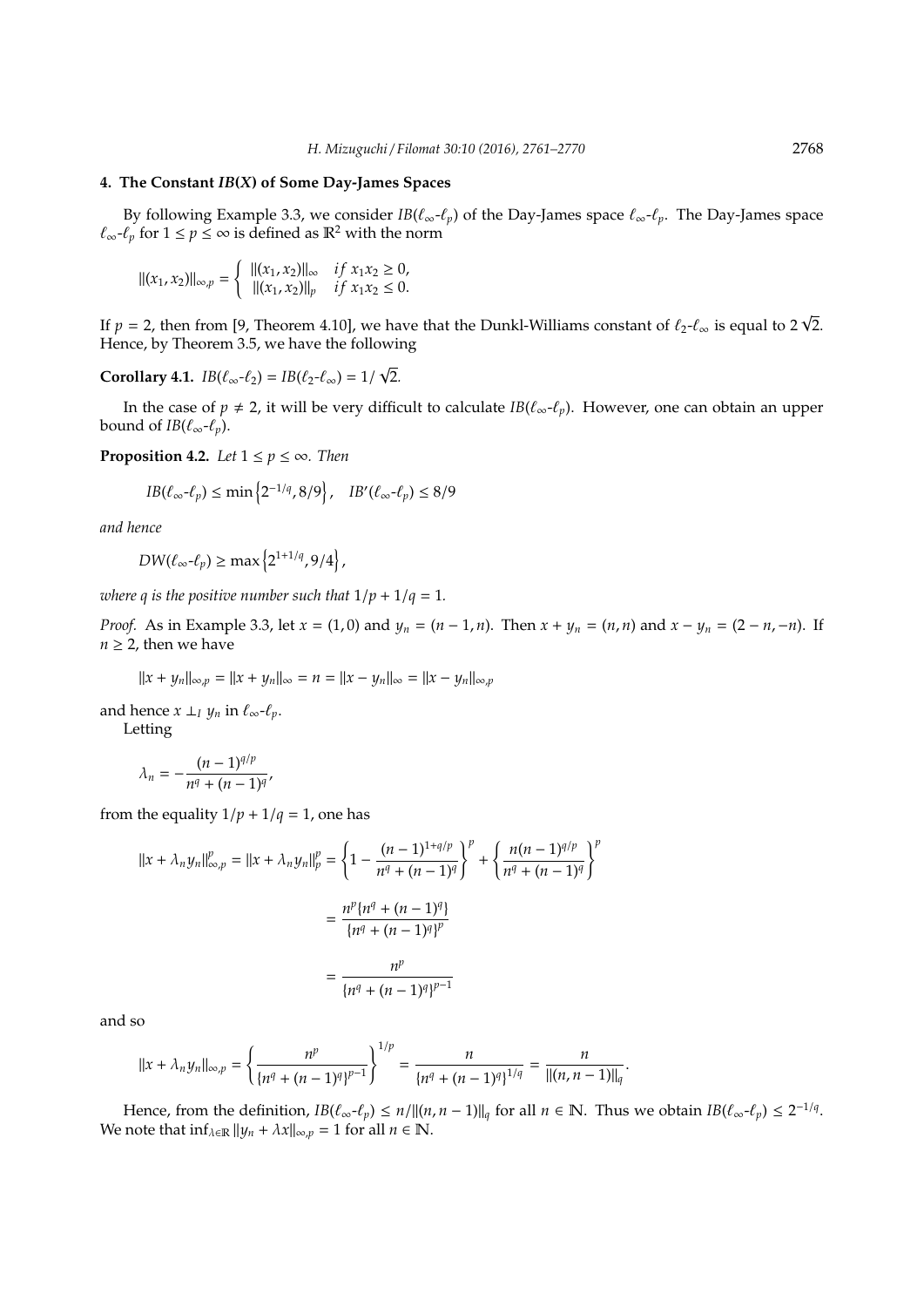For  $t \in [1/2, 1]$ , let  $z_t = (1, t)$  and  $w_t = (2t - 1, -t)$ . Then  $||z_t||_{\infty, p} = 1$ ,  $z_t + w_t = (2t, 0)$  and  $z_t - w_t = (2(1-t), 2t)$ . We have

$$
||z_t + w_t||_{\infty, p} = 2t = ||z_t - w_t||_{\infty} = ||z_t - w_t||_{\infty, p}
$$

and hence  $z_t \perp_l w_t$  in  $\ell_\infty \text{-} \ell_p$ . Letting  $\lambda_t = (t-1)/(3t-1)$ , one has

$$
||z_t + \lambda_t w_t||_{\infty, p} = ||z_t + \lambda_t w_t||_{\infty} = \frac{2t^2}{3t - 1}.
$$

The function *t* →  $2t^2/(3t-1)$  attains the minimum 8/9 at *t* = 2/3 and hence  $IB(\ell_\infty-\ell_p)$  ≤ 8/9. For *t* = 2/3, we  $\text{have } ||w_t||_{\infty,p} = ||w_t||_p \le 1 = ||z_t||_{\infty,p}.$  Thus we also have  $IB'(\ell_\infty-\ell_p) \le 8/9.$ 

From Theorem 3.5, we obtain

$$
DW(\ell_{\infty}\!-\!\ell_p)=2/IB(\ell_{\infty}\!-\!\ell_p)\geq \frac{2}{\min\{2^{-1/q},8/9\}}=\max\left\{2^{1+1/q},9/4\right\},\,
$$

too.  $\Box$ 

By following Example 3.4, one can also estimate *IB*( $\ell_1$ - $\ell_p$ ) of the Day-James space  $\ell_1$ - $\ell_p$ . For  $1 \le p \le \infty$ the Day-James space  $\ell_1\text{-}\ell_p$  is defined as  $\mathbb{R}^2$  with the norm

$$
\| (x_1, x_2) \|_{1,p} = \begin{cases} \| (x_1, x_2) \|_1 & \text{if } x_1 x_2 \ge 0, \\ \| (x_1, x_2) \|_p & \text{if } x_1 x_2 \le 0. \end{cases}
$$

**Proposition 4.3.** *Let*  $1 \leq p \leq \infty$ *. Then* 

 $IB(\ell_1 - \ell_p) \leq 2^{-1/p}$  and hence  $DW(\ell_1 - \ell_p) \geq 2^{1+1/p}$ .

*Proof.* As in Example 3.4, let  $x = (1, -1)$  and  $y_n = (1, 2^{1/p}n - 1)$ . Then  $x + y_n = (2, 2^{1/p}n - 2)$  and  $x - y_n =$ (0,−2 <sup>1</sup>/*pn*). If *n* ≥ 2, then we have

$$
||x + yn||1,p = ||x + yn||1 = 21/pn = ||x - yn||1,p
$$

and hence  $x \perp_l y_n$  in  $\ell_1$ - $\ell_p$ .

Letting  $\lambda_n = (2^{1/p}n - 1)^{-1}$ , one has

$$
x + \lambda_n y_n = \left(\frac{2^{1/p}n}{2^{1/p}n - 1}, 0\right) \text{ and hence } ||x + \lambda_n y_n||_{1,p} = \frac{2^{1/p}n}{2^{1/p}n - 1}.
$$

Thus we have

$$
\frac{\left\|x + \lambda_n y_n\right\|_{1,p}}{\|x\|_{1,p}} = \frac{n}{2^{1/p}n - 1}
$$

and hence  $IB(\ell_1-\ell_p) \leq n/(2^{1/p}n-1)$  for all  $n \in \mathbb{N}$ . Therefore we obtain  $IB(\ell_1-\ell_p) \leq 2^{-1/p}$ .

We also obtain

$$
DW(\ell_1 \text{-} \ell_p) = 2/IB(\ell_1 \text{-} \ell_p) \ge 2/(2^{-1/p}) = 2^{1+1/p}
$$

by Theorem 3.5.  $\Box$ 

**Remark 4.4.** If a normed space *X* is not uniformly non-square, then we have  $IB(X) = 1/2 < 2(\sqrt{2} - 1) = IB'(X) =$ *D*(*X*)*. On the other hand, from the above propositions, we have that*

$$
IB(\ell_1 - \ell_p) \le 2^{-1/p} < 2(\sqrt{2} - 1) \le IB'(\ell_1 - \ell_p) \le D(\ell_1 - \ell_p)
$$

*for p with* 2 <sup>1</sup>/*<sup>p</sup>* > ( 2 + 1)/2*, and that*

$$
IB(\ell_{\infty} - \ell_p) \le 2^{-1/q} < 2(\sqrt{2} - 1) \le IB'(\ell_{\infty} - \ell_p) \le D(\ell_{\infty} - \ell_p)
$$

 $f$  *for p with*  $2^{1/p} < 4(\sqrt{2} - 1)$ . These results imply that the inequality IB(X) < IB'(X)  $\leq D(X)$  occurs even in a *uniformly non-square normed space X.*